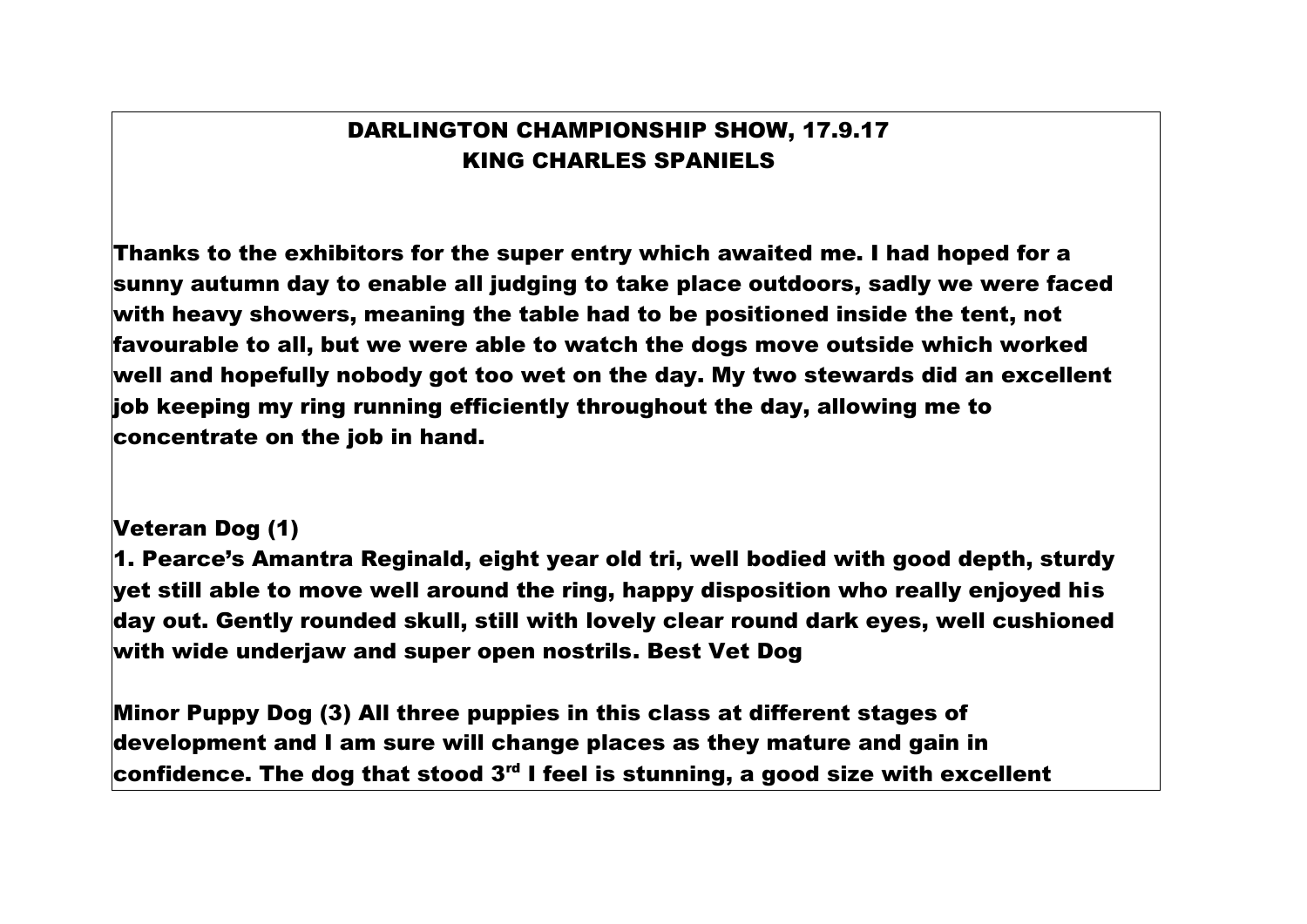bone, so well balanced with classic head and perfect markings. He refused to move on the day and unfortunately had to forfeit his place here. Once he conquers his fears I have no doubt he will become a Champion very quickly.

1. Dawson & Jones Polmelo Fancypants, Confident, youngster, well off for bone,  $\,$ solid well sprung rib and firm loin. He has a large gently domed skull, low set ears, dark round eyes, the desired large open nostrils with just enough nose, he still appears a little prominent in underjaw at present but once he matures and gains cushioning this should improve. On showmanship could not be denied the class. 2. French and Traynor's Mitapip Elusive Ruby, arrived late in class and puppy did not really settle. Pleased to say he stood well on the table and was happy to be handled. He is a well balanced puppy, short coupled with level topline, square outline. Gentle expression to head with well domed skull and low set ears, dark round eyes and ample width of jaw. He is a glorious colour with the promise of a good coat, just needs a lot of time and patience.

3. Harvey's Rivermoor Alberto

# Puppy Dog (3)

1. Gillhespy's Lorphil Lost Treasure, very promising youngster, pleasing in size, short coupled with super head, broad well domed skull, gorgeous dark round mischievous eyes, with good rise over and so well cushioned for age, correctly placed nose with wide open nostrils, well cushioned muzzle with excellent width,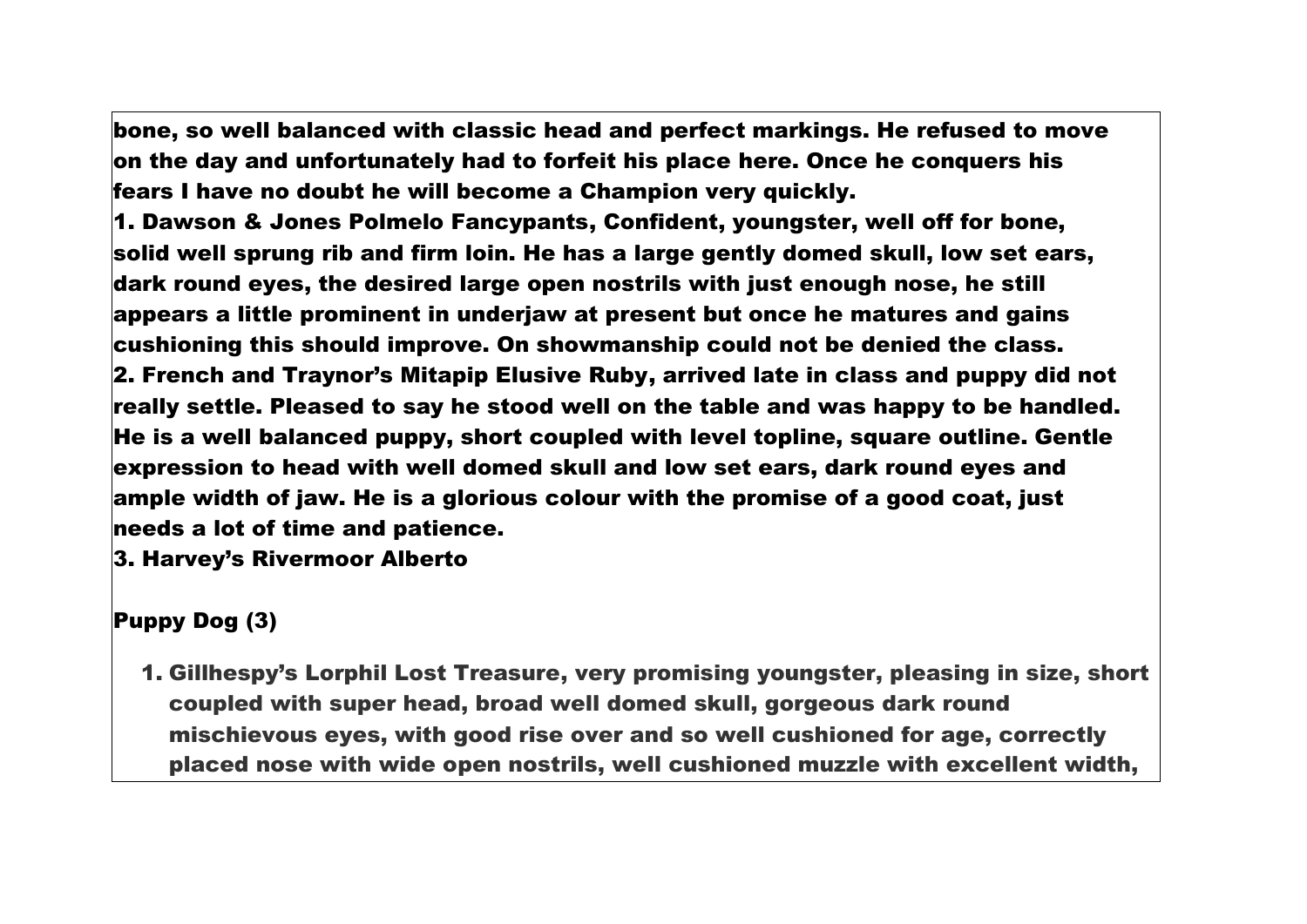giving the most endearing expression. Complete with well broken coat, clear white with rich tan markings, just needs time to gain body and substance to take top honours. BPD

- 2. Singleton's Blind Date Von Samt Und Seide Von Celxo NAF TAF, quality youngster unlucky to meet winner. Pleasing head with open nostrils, dark round eyes, domed skull and low set ears. Like many charlies of this age just needs a little more body weight, he has a good spring of rib and ample bone for size, quality coat for age clear white with rich tan, moved well coming and going showing driving action
- 3. Matches Baldragon Earl Leicester TAF

### Junior Dog (1)

1. Pearce's Downsbank Troubadour over Ozzymoon, Stood alone, a little nervous on the day, 16month tricolour, with domed skull, correct low set ears, dark round expressive eyes with good rise to skull and nose placement. Correct for size with good bone, well sprung rib and firm body, presents a square outline standing, he has a well broken coat with rich tan markings. Needs to work on his confidence which did improve as he moved outside.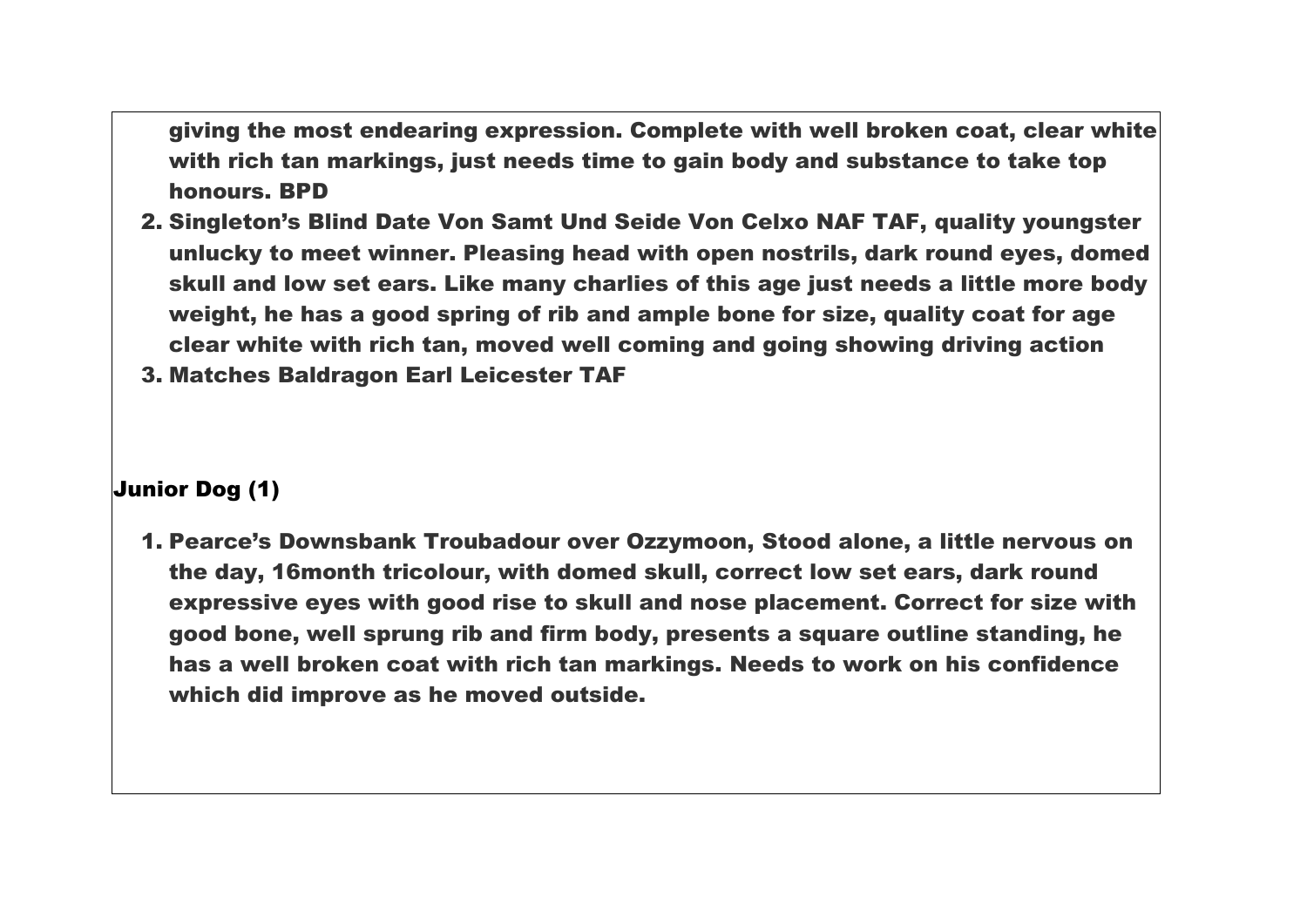## Post Grad Dog (12)

- 1. Portingale's Jacrianna King's Ransome, my star of the day, I have followed him from being a puppy, love his laid back attitude, yet still with a hint of naughtiness expected from a youngster, he happily wags his tail with no hint of nervousness. Broad skull domed yet not overdone, the most gorgeous dark round eyes so well cushioned they melt your heart, well placed nose with open nostrils, padded muzzle of good width and well cushioned giving a desired soft expression. Soundly constructed body, elegant neck set into laid back shoulders, good spring of rib and firm level topline. He is correct for size and bone with strong rear quarters and straight front. To be critical would like him a shade more compact, but overall could not go past him. Beautifully presented silky coat with clear rich tan markings, well furnished tail correctly carried level with topline, he moved out true coming and going to take the Dog CC and BOB
- 2. Moffat's Maibee an Impression, quality tri who just did not make the most of himself. Love his size balance and type, superb head domed skull with excellent rise over his dark round eyes, good nose placement and well padded muzzle beautifully cushioned. Short coupled with good rib and bone. Moved out steadily, would just like to see more strength and drive to his rear movement, and "look at me" attitude to take higher honours, which I am certain he is capable of.
- 3. Melville's Amantra Chorale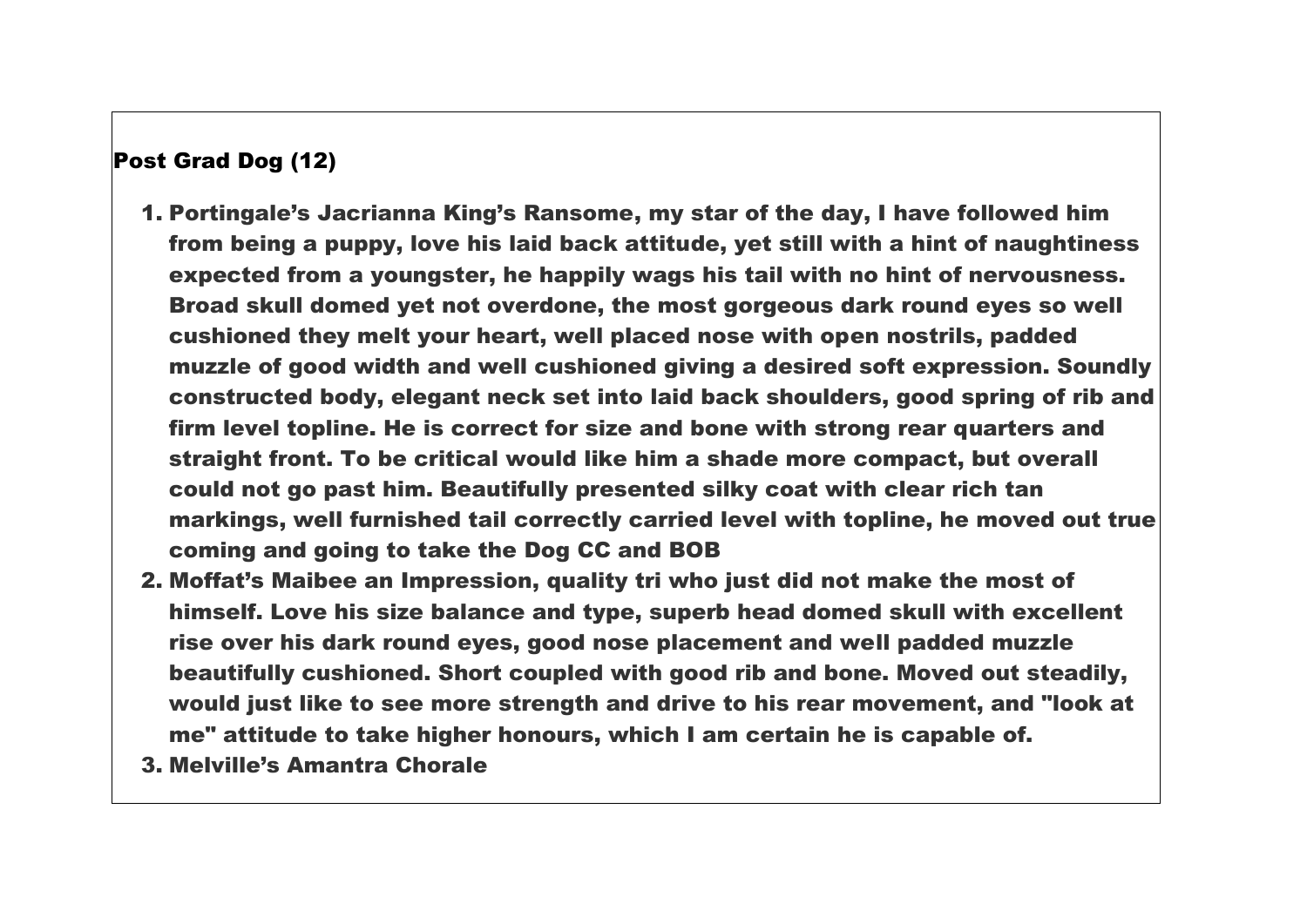## Limit Dog (10)

- 1. Singleton's Marchog Mactartan Celxo, lovely to see another quality b&t topping the classes. Well coated 2 year old, with the richest tan markings enhancing his expression. He is so sound on the move, once settled, striding out keeping a level topline and correct tail carriage. Classy head, large yet not overdone, domed with beautiful dark round eyes, so well cushioned, correctly set nose with large open nostrils, wide padded muzzle, just enough turn up of chin, giving glorious soft gentle expression. Pleased to award him Res CC
- 2. Clarke's Stonepit Super Sydney for Poltomic, a true toy spaniel, so gentle, short coupled, he is a lovely size, square in outline, with good bone and well sprung rib. Gentle expression to his classy head, domed skull with low set ears, dark round eyes all beautifully cushioned to give desired soft expression. Complete with well broken coat and rich tan markings, he moves out well with happy wagging tail
- 3. Byers Lanola Giorgio Armani with Simannie

Open Dog (7) What a lovely class, it is true that this breed does not come to its best  $\,$ until over 4 years and this certainly showed in this class, the youngest here being 4 years.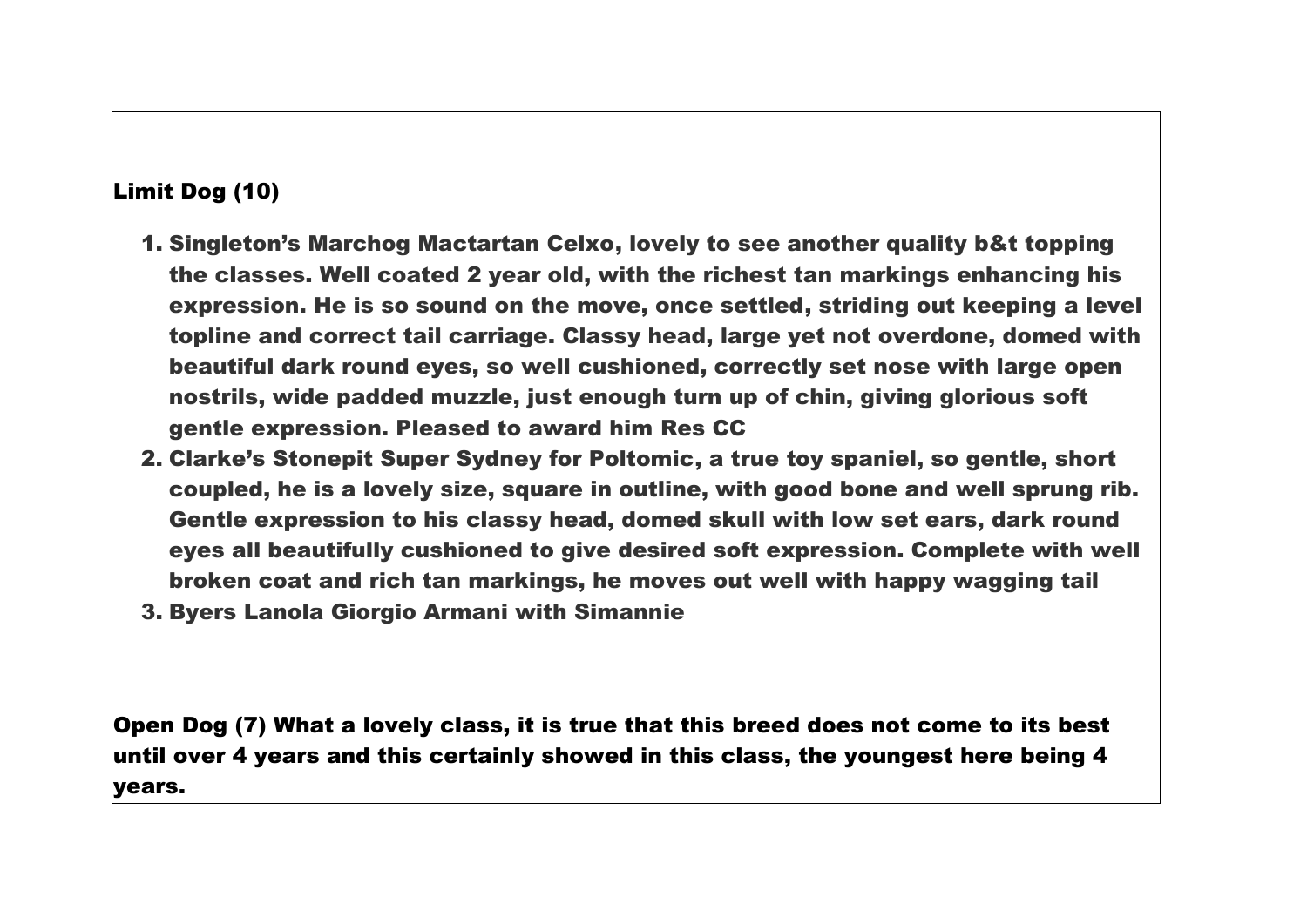- 1. Essex Ch. Chacombe Royal Gift to Brendek, quality dog, judged him as a youngster, now at his best, all male yet with desired soft gentle expression from his broad, well domed skull, dark round eyes with ample rise to skull and excellent nose placement and correct open nostrils. His fully mature body is well sprung with good depth of chest, firm topline and strong loin, well angulated rear quarters. Quality long silky coat with luxurious feathering, clear white contrasting with the black, enhanced by his rich tan markings. Steady, laid back attitude, a male who I feel has a lot to offer the breed.
- 2. Hunter's Maynorth Shades of Heaven at Hooebarton, solidly built ruby dog, good bone, well sprung rib, level topline and strong well angulated rear quarters, which he really uses on the move, keeping level topline. Masculine head, dark round eyes, broad domed skull, with good nose placement, large wide open nostrils, well cushioned muzzle. His temperament is steady and confident, and movement true coming and going.
- 3. Bailey's Aldoricka the Maverick, couldn't go past this 6 year old, so fit for his age, striding round the ring showing real reach and drive. Solid body with well sprung rib he is a lovely size with correct bone, thoroughly enjoying his day and worthy of a mention.

Veteran Bitch (1)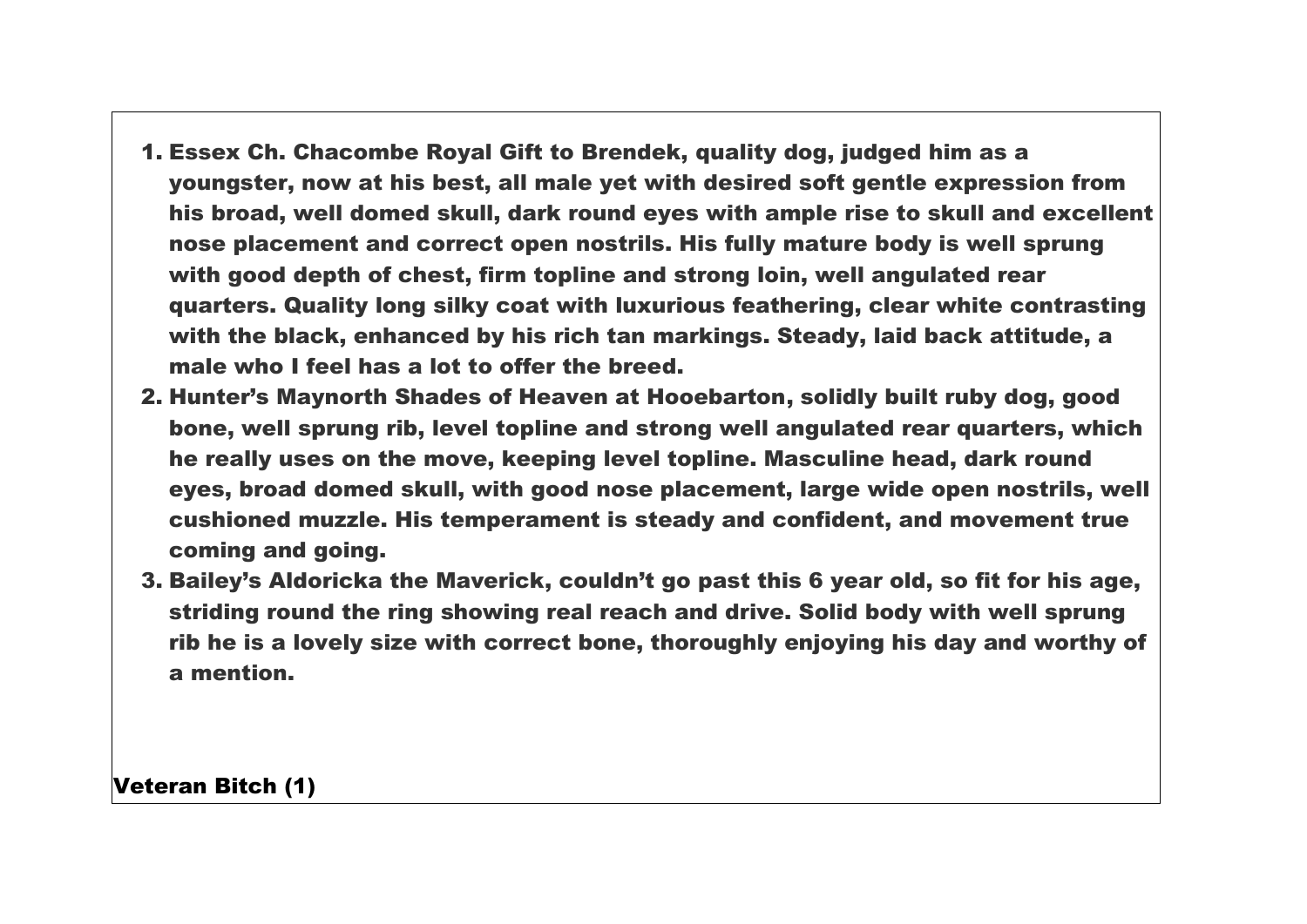1. Bailey's Maibee Margot at Aldoricka, a 10year old who certainly belies her years, proving that this breed can certainly "last" Well bodied, with good rib no loss of substance, her well muscled rear quarters used to advantage as she motors round the ring. Best Veteran in Breed

Minor Puppy (5) A lovely class of youngsters, some still very immature and who just need longer to come together.

- 1. Coupland's Mitapip Renaissance by Tucherish, 6 month b&t A very "together" youngster, well schooled, moved and showed well. Steady temperament, laid back and easy going, she stood four square to be examined. Soundly constructed, with strong neck, well laid back shoulders set into level topline, well sprung ribs leading to strong firm loin. Plenty of substance here without being overweight, excellent bone for size, which is well within the standard. Moderately domed skull with dark round eyes, ample nose, well placed, with open nostrils, wide cushioned muzzle with just enough turn up to give desired expression to her feminine head. Pleased to award her BPIB
- 2. Baker's Cofton Dusty Blue, A real clown in the ring today, lovely head with dark eyes and open nostrils, close up to winner, just not the maturity of body or so together on the day, sure they will change places many times in the future.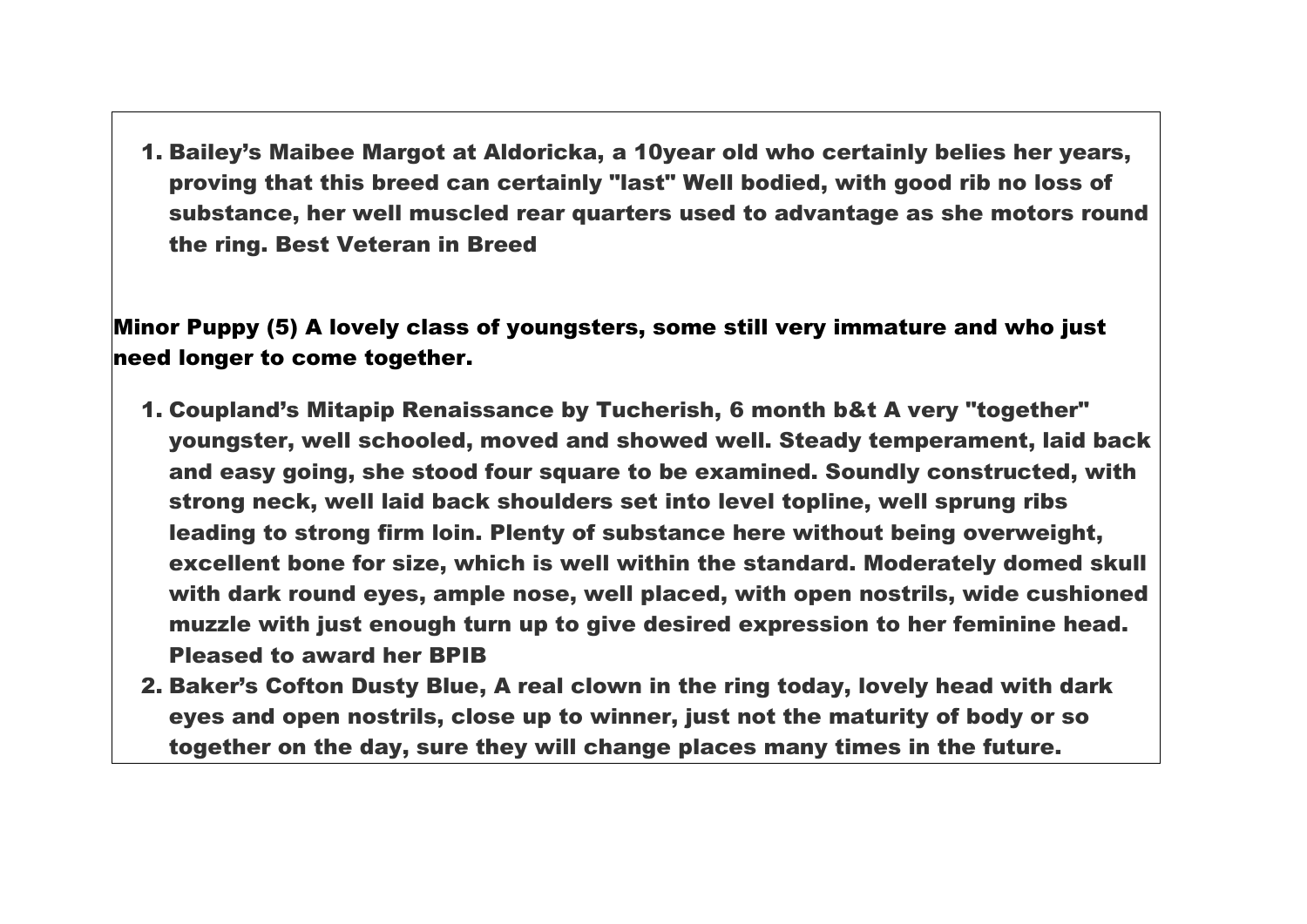Pleasing in size with well broken coat, given time sure she will be one to look out for.

3. Cridland's Polmelo Fondant Fancy Avec Monieon

Puppy Bitch (2)

- 1. Bowles-Robinson's Baldragon Hold That Thought, beautifully put together lightly marked blen bitch with rich chestnut markings and excellent pigmentation. She has a firm well sprung body, with good bone for size, which is just right. Gentle feminine expression to her classy head, domed skull with low set ears, dark round eyes and good nose placement, with just enough turn up to give desired look. A close call for best puppy, just lost out as she was unsettled owing to the changeover of handlers on the day. One to be proud of.
- 1. Singleton's Celxo Tartan Stockings, unlucky to meet winner, another lightly marked blen bitch, she is a good size, well bodied with good rib, not quite the confidence as yet, although once moving she moved out well. Feminine expression to head well domed skull with dark round eyes, would prefer to see better pigmentation which always enhances the expression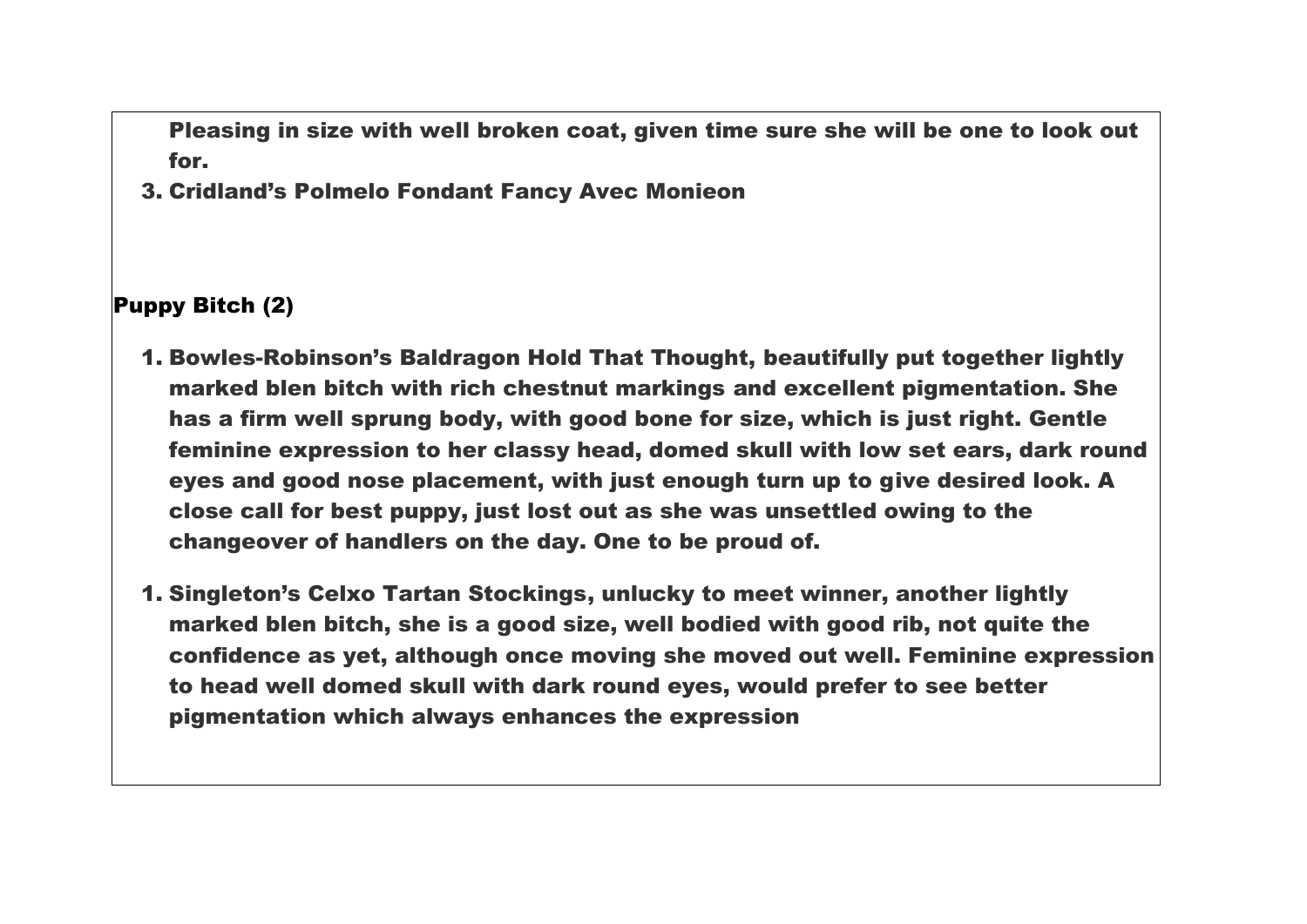## Junior Bitch (2)

- 1. Bowles-Robinson's Baldragon Hold That Thought
- 2. Champion's Lankcombe Clara Bow, lovely tri bitch unlucky to meet winner, at 14 months maturing nicely. Pleasing head with domed skull and dark round eyes, correct low set ears and well placed nose with open nostrils. Good width of muzzle with correct turn up of underjaw. Just lacking the maturity at the moment but has all the required essentials for a bright future

### Post Grad Bitch (7)

- 1. Baker's Cofton Fairy Tale JW, tricolour sister to my Res CC winner and equally as exciting, just felt she needed a bit more time to finish. I have no doubt she will become a champion in the future. Lovely to handle on table, she is correct for size, balance, bone and type. Typical in head not overdone, but with correct domed skull low set ears, gorgeous dark round eyes, good nose placement and desired turn up of underjaw she has an endearing expression. Coat and feathering coming in now and once she finishes off, like her sister will be hard to beat.
- 2. Coupland's Winie Od Dvou Orechu and Tucherish, small b&t bitch who say's "cobby" to you, she has correct bone for size, good width of chest, well sprung rib,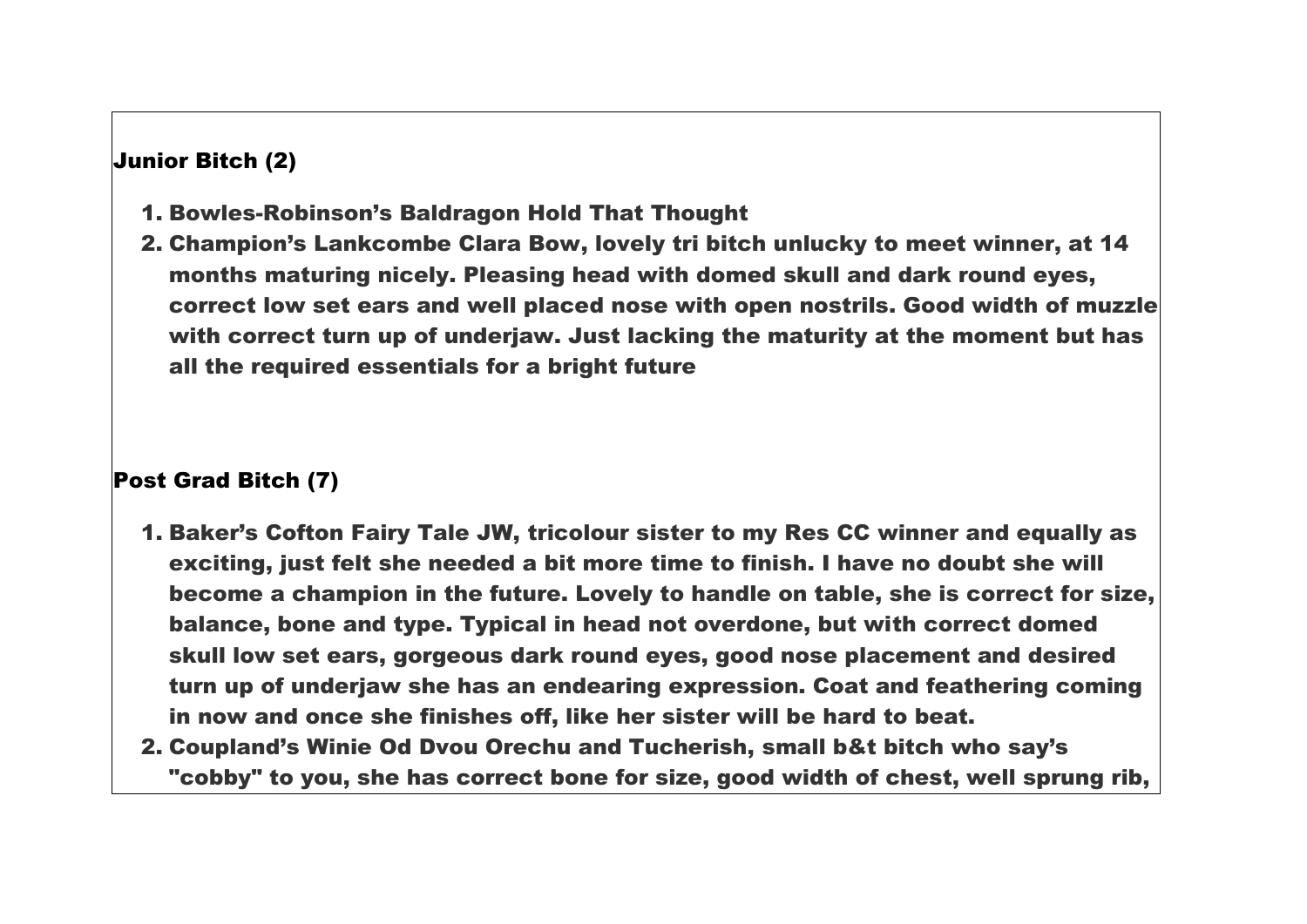strong loin, level topline with firm rear quarters, moves out with purpose yet still retaining a feminine quality. Expressive head, moderate skull with dark round eyes and the desired wide open nostrils

3. Sproul & Coupland's Khandro Ur my World

### Limit Bitch (8)

- 1. Kendal & Askins Cofton Winter Time Tale at Headra JW, blen sister to PG winner, just has the edge by demanding attention, but a close call between them both, who I am sure will attain their titles given time. Soundly made with well sprung body ample width of chest, correct bone and well angulated rear quarters, Beautiful expression to her gentle domed skull, low set ears and correctly placed nose with open nostrils, just enough turn up and width of muzzle to give desired expression. A confident bitch who moves freely, demanding attention Res CC
- 2. Byers Simannie Sweet Anneka, such a steady tri bitch hard to fault, immaculately presented classic tri markings, well broken with rich tan, covering a sturdy well made body, well sprung rib, firm loin and well angulated rear. Gentle expression to head with domed skull, low set ears, dark round eyes, well placed nose with good nostrils, all well cushioned to give soft expression. Moves out steadily coming and going and stands four square.